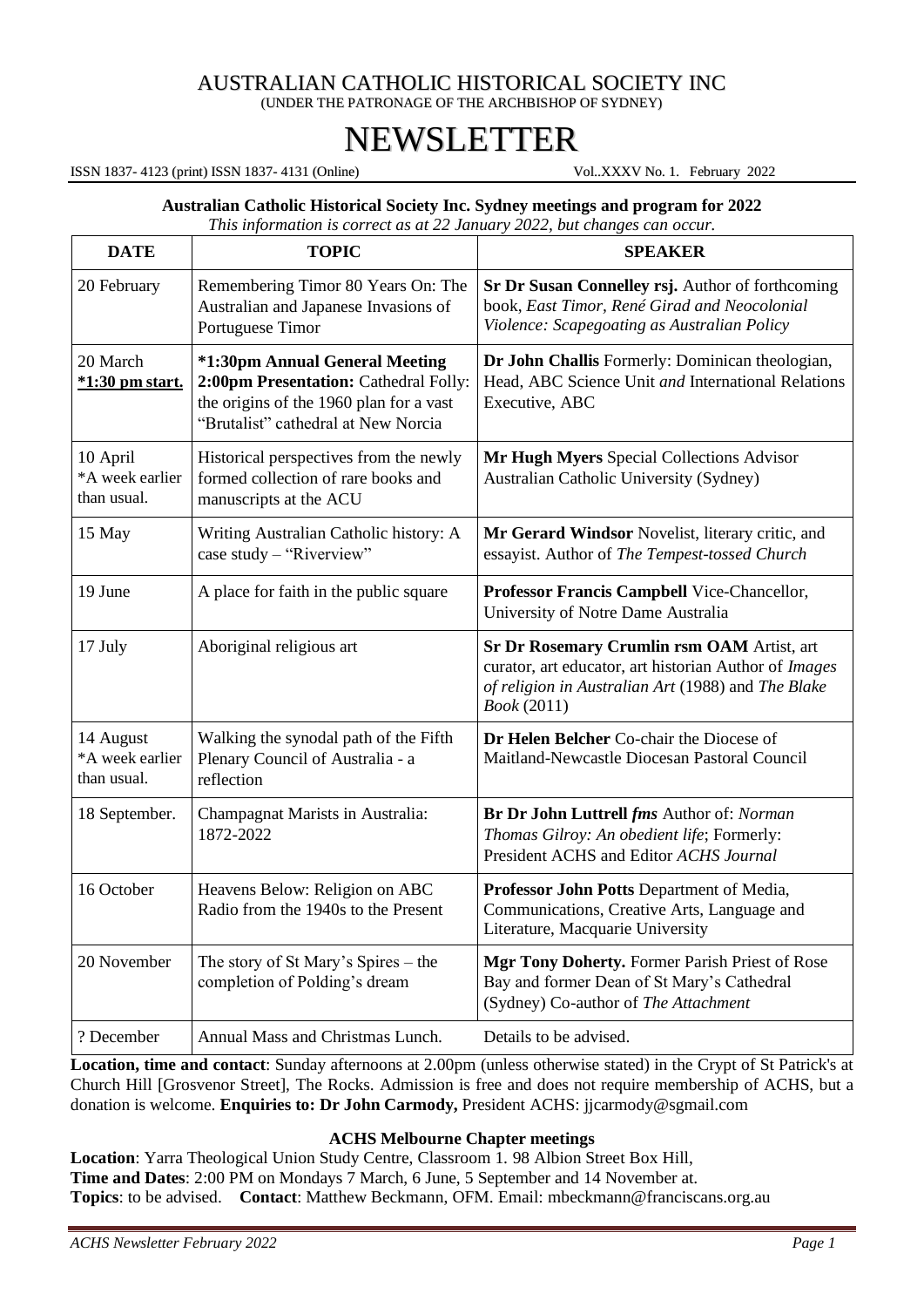# **NOTICE OF THE 2022 ANNUAL GENERAL MEETING OF THE ACHS 1.30 PM ON SUNDAY, 20 March, 2022**

*Crypt Hall of St Patrick's at Church Hill [Grosvenor Street], The Rocks.*

- **The Agenda:**
- **Minutes of 2021 Annual General Meeting**
- **President's Report**
- **Treasurer's Report**
- **Election of Office Bearers for 2022**
- **I** Items of business and motions of which due notice had been given.
- Agenda items must reach the Secretary by 28 February 2022**.**
- **Register your intention to attend** via email giving your name and contact details: ACHSmeetings@gmail.com

# **NOMINATIONS REQUESTED FOR COUNCILLORS**

All positions on the Council are declared vacant at the AGM. Positions: President, Vice Presidents (2), Secretary, Treasurer, Councillors (up to 7). Nominations must be in writing, signed by the nominee, nominator and seconder who must be financial members of the ACHS and received by the secretary prior to the meeting.

# **ACHS MEETINGS and COVID-19 REQUIRMENTS**

## **Sydney Meetings: conditions and procedures to be followed.**

- If you have any symptoms associated with the COVID-19 Virus or are unwell you must not attend.
- The seats will be separated to comply with requirements for social distancing.
- Those attending will need to record their attendance in the official ACHS register and comply with venue registration procedures.
- Those attending must sanitise their hands on entering the crypt with sanitiser
- **FACE MASKS MUST BE WORN.**
- At the end of the meeting the chairs and tables must be sanitised prior to stacking them against the wall. Sanitising materials will be provided.
- Link to NSW Government COVID-19 rules: <https://www.gov.au/covid-19/stay-safe/rules>

## **Change of ACHS email address**

The new email address for general contact with the ACHS has been changed from [secretaryachs@gmail.com](mailto:secretaryachs@gmail.com) to [achscontact1@gmail.com](mailto:achscontact1@gmail.com)

## **REMINDER: MEMBERSHIP RENEWAL**

Payment of fees for Membership of ACHS for 2022 will be due on 1st April 2022 and must be paid by 1 July 2022. Application/Renewal forms are included in the envelopes with this Newsletter. A form will also be available on the ACHS website. NB Fees remain the same as last year.

#### **Publication of 2021 ACHS Journal**

The 2021 issue of the *Journal of the Australian Catholic Historical Society* is available on the ACHS website [\(https://australiancatholichistoricalsociety.com.au/journal/\)](https://australiancatholichistoricalsociety.com.au/journal/). Hard copies will be posted to members with this Newsletter. Also included in the envelope will be a nomination form for positions on the ACHS Council and a 2022 membership form.

#### **President's message**

Pope Francis turned 85 on December 17. In that respect, this remarkable man is like us: he is younger than *some* of us but older than others. More importantly, it means that – like ourselves – he has a sense of the complexity of life and recognises that we all depend on one another if we are to achieve *anything.* None of us is – or *can be* – an "island".

In his first leading article for 2022, the Editor of *The Tablet* reflected on that very point: "The Covid pandemic has lit up deep fissures in modern society which might otherwise have remained hidden." That is

also true of Australia, especially "the fact that many workers essential in providing healthcare are amongst the least rewarded." There are, in Australia, other shamefully-forgotten people too: and, if it did nothing else, the farce of our Government's mishandling of the "Djokovic case" has reminded us of our imprisoned refugees, some of whom shared the Serbian star's "Quarantine Hotel" in Melbourne and have been there for years.

Ironically, there was an inspiring photograph on the page opposite that editorial in *The Tablet*: it was of the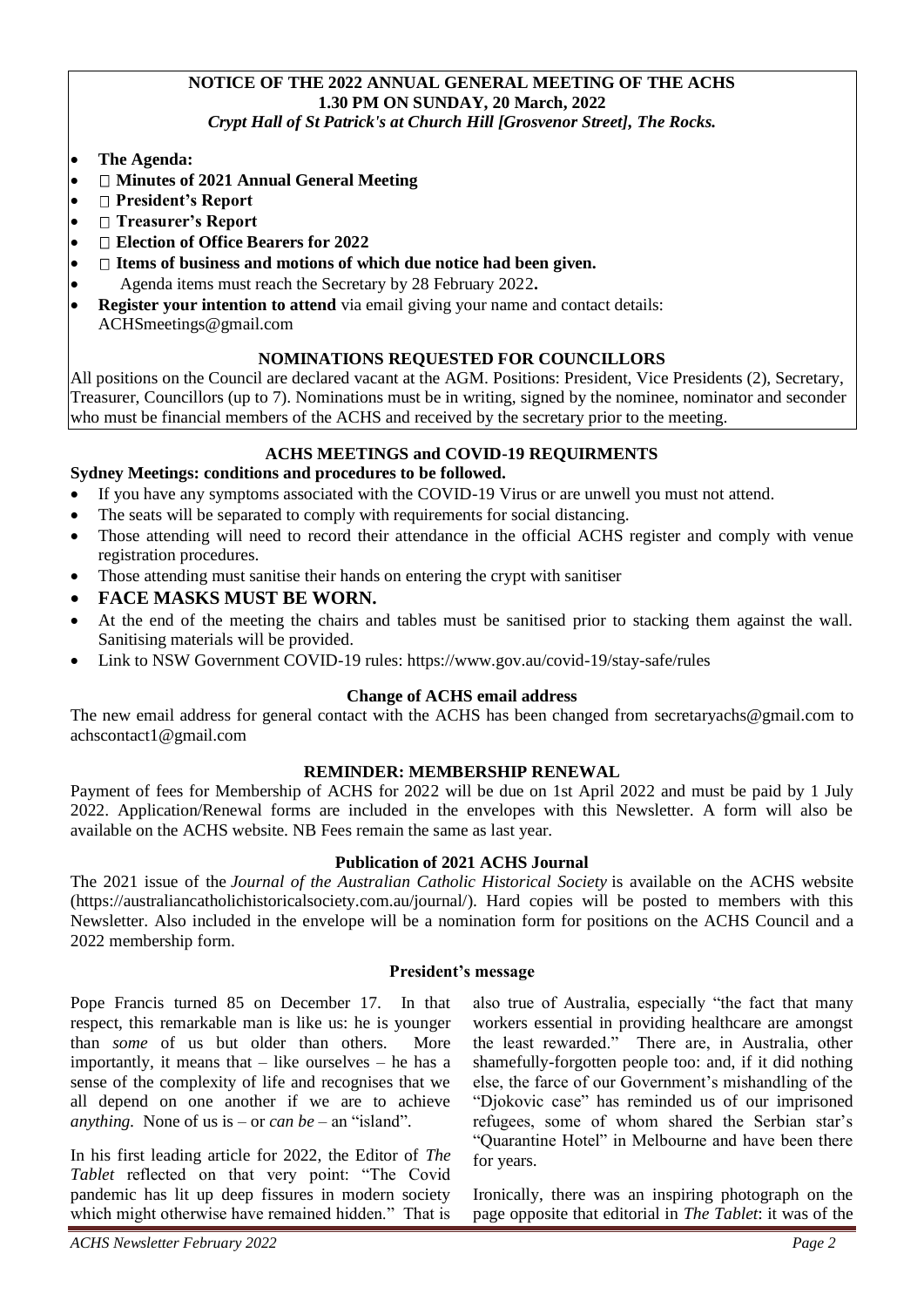Pope and a group of refugees whom he has resettled in Italy at *his* expense. When they helped him celebrate his birthday, one of them (an African boy) told him: "You saved us."

*We* do not need to look far to find people to save and we can do that in several ways. Being aware of what our nation is doing – and is making a shameful part of our history -- is the first step of that journey, because our own day-to-day actions, or inaction, soon enough *become* our history, which is nothing less than our documentation of who we are.

And, by the way, our first *colloquium* for 2022 – the presentation by Sr Susan Connelly *rsj* on "Remembering Timor 80 years on: the Australian and Japanese invasions of Portuguese Timor" (on February 20) should be reminder, both good and bad, of what we Australians are capable of.

And part of that example-driven education might come from the inspirational 85-year-old Pontiff.

 *John Carmody (ACHS President,).*

# **Melbourne meeting Monday 8 November 2021**

This meeting was conducted via Zoom. Dr Austin Cooper gave a presentation on Wilberforce and John Newman.

# **Sydney meeting: Sunday 14 November 2021 (Conducted via Zoom)**

**Topic:** Catholic archives: are they history?

**Speakers: Dr Odhran O'Brien** Archdiocesan Archivist Perth and **Dr Colin Barr** School of Divinity, History, Philosophy & Art History University of Aberdeen

Vice-President Jim Franklin opened this final 2021 Zoom event and remarked that it will go down in ACHS history as the first paper jointly presented by interstate and internationally located speakers to a mostly Sydney audience. With an intriguingly ambiguous title, the two speakers discussed the role of archives and responsibility of archivists in ensuring the preservation and availability of primary source material about our past. Dr Colin Barr from the University of Aberdeen provided a global overview of the opportunities that Catholic institutional, religious, and lay archives provide for our understanding of general and Catholic history, while Perth-based Odhran O'Brien spoke about local and practical issues of Catholic archive maintenance and access.

Using the experience he gleaned from researching *Ireland's Empire: The Roman Catholic Church in the English-Speaking World, 1829-1940* (2020), Dr Barr alerted guests to the challenges faced by archive keepers and users. For this book, he surveyed over 100 archives in about a dozen countries and found archives in all types of conditions. They ranged from dust encrusted brown-paper-packaged parcels lying forgotten under institutional staircases, to more pristinely preserved and catalogued documents held in official repositories. While opportunities abound for the digitisation of archives and the discovery of more primary source material about Catholic history, especially that relating to the European middle-ages, Barr noted the challenges that inadequate funding and resources pose for smaller collections particularly those in parishes or poorer countries, and under institutional care. The selection of relevant material, the cost of completing the digitisation process, and the operational and administrative tasks of ensuing continuous access rely on the expertise of archivists, whom Barr said provided an essential and important service to our

Catholic life. Dr Barr praised Australia's approach to archive management and noted the need to Catholic archivists to work collaboratively and pro-actively to preserve Catholic history material and assist those who lacked the resources to do so.

Odhran O'Brien is an historian and archivist who works with the Archdiocese of Perth. He provided a practical overview of archive management with reference to the requirements of Canon Law and state legislation. With reference to Canon Law (Can. 486) that all records relating to the parish and the diocese 'must be protected with the greatest care', O'Brien alerted the audience to the collaborative partnerships that existed throughout the Australian church to ensure standards and requirements were met. He acknowledged the valuable contributions of some religious orders in preserving their documents and noted a good policy framework underpinned the success of archive management, and that sharing as well as collaboration were important. With these elements, he said, Catholic archives would not become "history", but be history.

In responding to audience questions about Australian Catholic archives, O'Brien noted the sensitivities that existed in matters of privacy and the 'sanitising' of archives and said a range of approved archival provisions were available such as limiting access for a specified period. He also noted the difference between secular and church entities in the maintenance of archives and the release time each may determine, as well as the rich field of research opportunities that Australian Catholic archives offered to historians. He noted that funding for the digitisation of archives is a problem in Australia and elsewhere, although Trove's digitisation of Catholic newspapers has been very valuable.